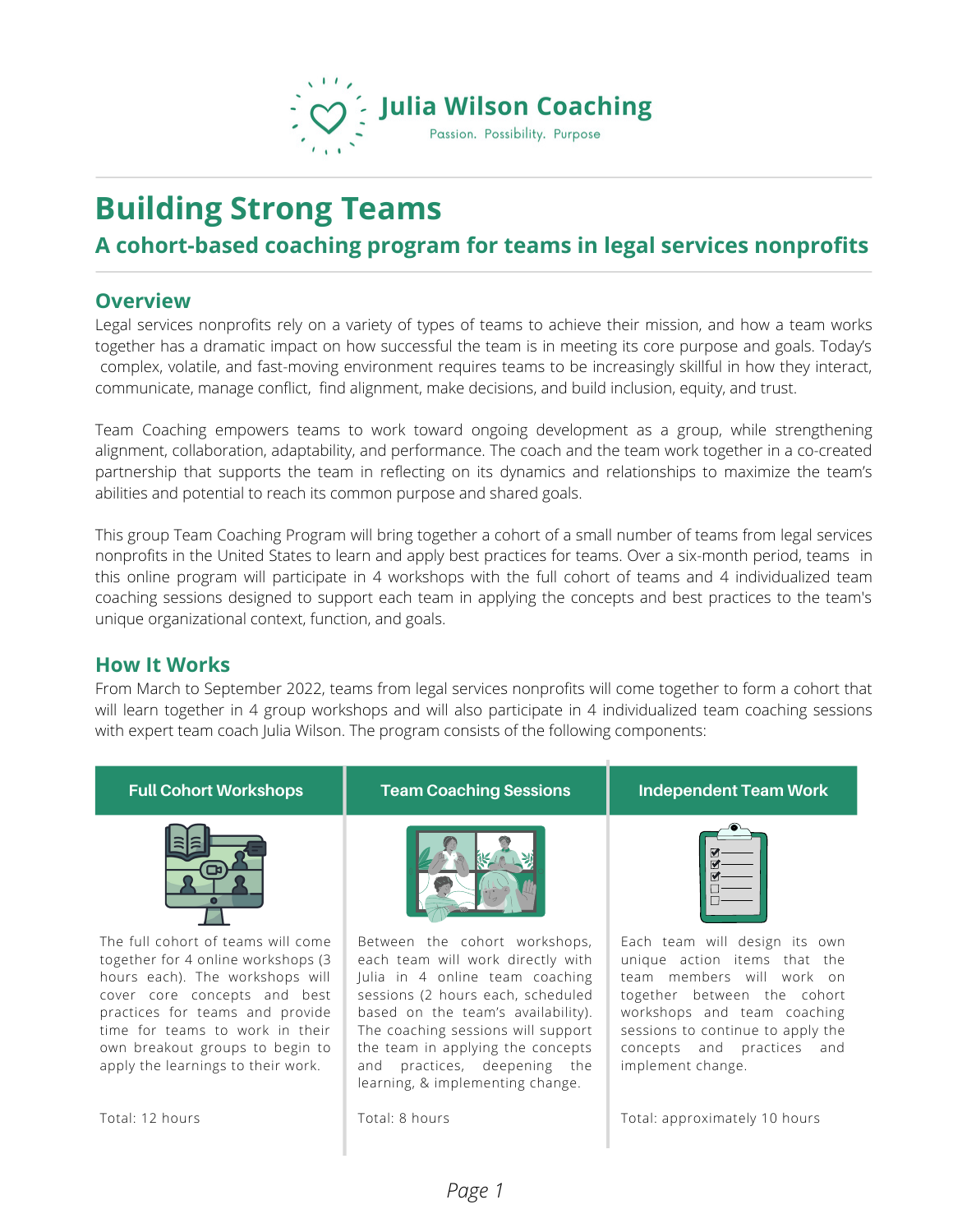## **Types of Teams and Required Participation**

This group Team Coaching Program is designed for partnerships and teams from legal services nonprofits. Teams must have at least 2 and no more than 7 members. Examples of two-person partnerships might include Executives and Deputy Directors or Executives and Board Chairs. Examples of larger teams might include management or leadership teams, program teams, or other functional teams. The partnerships and teams must already exist within the organization's structure (i.e., the team should not be formed solely for the purpose of the group coaching program). If there is a role that is designated as the leader of the team, that person must participate in the Team Coaching Program.

For a team to be able to participate, all team members must commit to participating in the 4 full cohort workshops (dates below), 4 team coaching sessions (scheduled based on the team's availability), and the team's independent work between the workshops and coaching sessions. All workshops and coaching sessions will take place online using the zoom platform.

## **Program Content and Dates**

#### **#1. Topic: Team Assessment & Core Team Concepts | March & April**

- Team Diagnostic Survey: complete online between March 1 to 14
- Full Cohort (All Teams) Workshop #1: March 24 (3 hours), 10am to 1pm Pacific | 1pm to 4pm Eastern
- Individual Team Coaching Session #1: (2 hours), to be scheduled during April

#### **#2. Topic: Effective Communication | May**

- Full Cohort (All Teams) Workshop #2: May 5 (3 hours), 10am to 1pm Pacific | 1pm to 4pm Eastern
- Individual Team Coaching Session #2: (2 hours), to be scheduled during the latter part of May or early June

#### **#3. Topic: Managing Constructive Conflict | June & July**

- Full Cohort (All Teams) Workshop #3: June 16 (3 hours), 10am to 1pm Pacific | 1pm to 4pm Eastern
- Individual Team Coaching Session #3: (2 hours), to be scheduled during July

#### **#4. Topic: Managing Change | August & September**

- Full Cohort (All Teams) Workshop #4: August 18 (3 hours), 10am to 1pm Pacific |1pm to 4pm Eastern
- Individual Team Coaching Session #4: (2 hours), to be scheduled for the end of August or in September